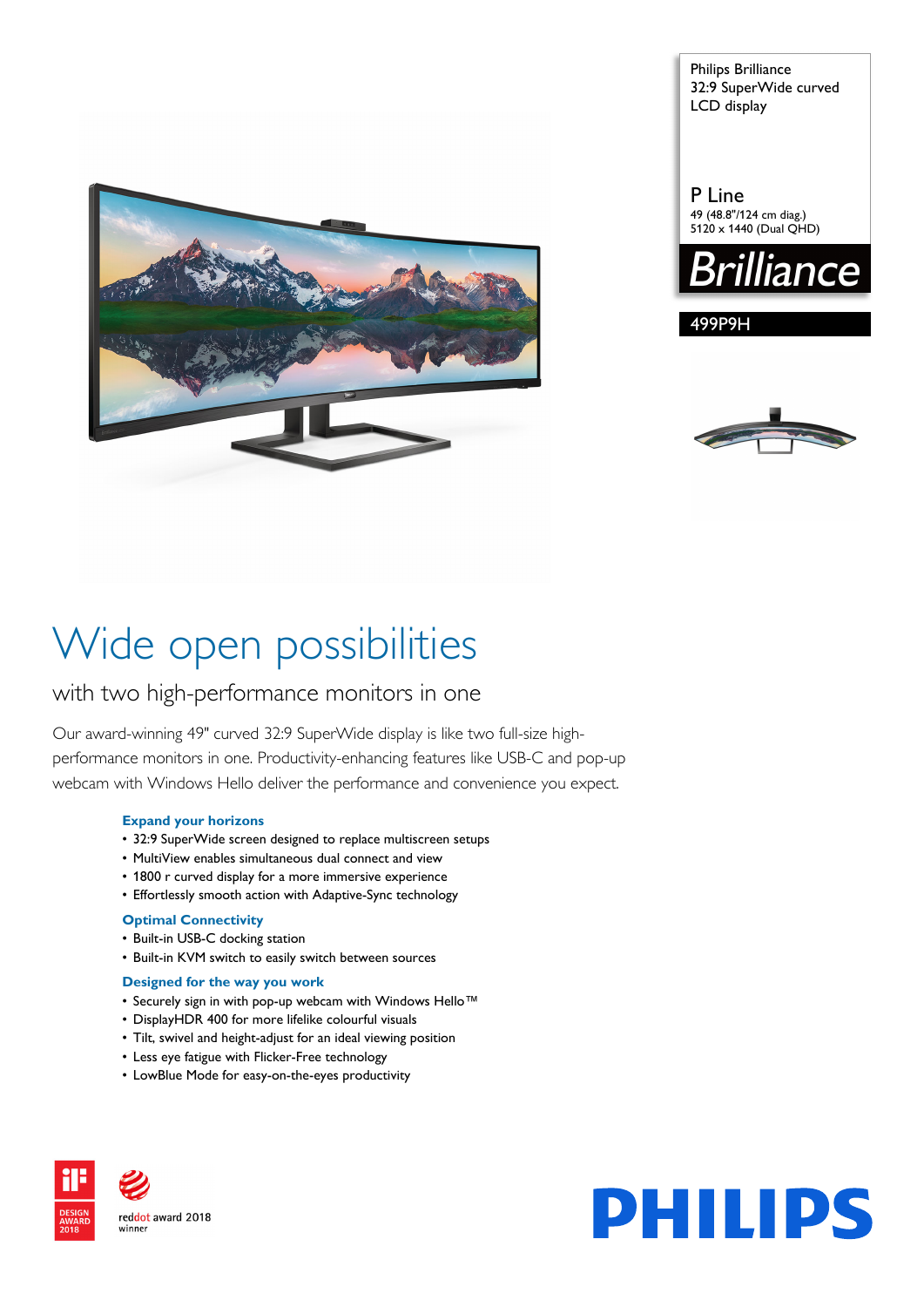# **Highlights**

### **32:9 SuperWide**



32:9 SuperWide 49" screen with 5120 x 1440 resolution is designed to replace multiscreen setups for a massive wide view. It's like having two 27" 16:9 Quad HD displays side by side. SuperWide monitors offer the screen area of dual monitors without the complicated setup.

### **Adaptive-Sync technology**



Gaming shouldn't be a choice between choppy gameplay or broken frames. Get fluid, artefactfree performance at virtually any frame rate with Adaptive-Sync technology, smooth quick refresh and ultra-fast response time.

### **Built-in USB-C docking station**



This Philips display features a built-in USB type-C docking station with power delivery. Its slim,

reversible USB-C connector allows for easy, one-cable docking. Keep it simple by connecting all your peripherals, like your keyboard, mouse and your RJ-45 Ethernet cable to the monitor's docking station. Simply connect your notebook to this monitor with a single USB-C cable to watch high-resolution video and transfer super-speed data while powering up and recharging your notebook at the same time.

### **MultiClient Integrated KVM**



With the MultiClient Integrated KVM switch, you can control two separate PCs with one monitor-keyboard-mouse setup. A convenient button allows you to quickly switch between sources. Handy with setups that require dual PC computing power or sharing one large monitor to show two different PCs.

### **Windows Hello™ pop-up webcam**



Phillips' innovative and secure webcam pops up when you need it and securely tucks back into the monitor when you are not using it. The webcam is also equipped with advanced sensors for Windows Hello™ facial recognition, which conveniently logs you into

your Windows devices in less than 2 seconds, 3 times faster than a password.

### **DisplayHDR 400**



VESA-certified DisplayHDR 400 delivers a significant step up from normal SDR displays. Unlike, other "HDR-compatible" screens, true DisplayHDR 400 produces astonishing brightness, contrast and colours. With global dimming and peak brightness up to 400 nits, images come to life with notable highlights while featuring deeper, more nuanced blacks. It renders a fuller palette of rich new colours, delivering a visual experience that engages your senses.



### **iF Design**

iF DESIGN AWARD is a seal of quality for exceptional design and a symbol that consumers can trust.

The Philips Brilliance 49" SuperWide Curved Monitor offers the ultimate in picture fidelity and screen format and maximises user functionality



### **Red Dot**

Red Dot stands for belonging to the best in design and business.

The task of placing this large screen on a stand with a similar presence is met in an exemplary manner. The result is a monitor appearing as an artistic entity

















**VER CERTIFED**<br>DisplayHDR<sup>-</sup>400